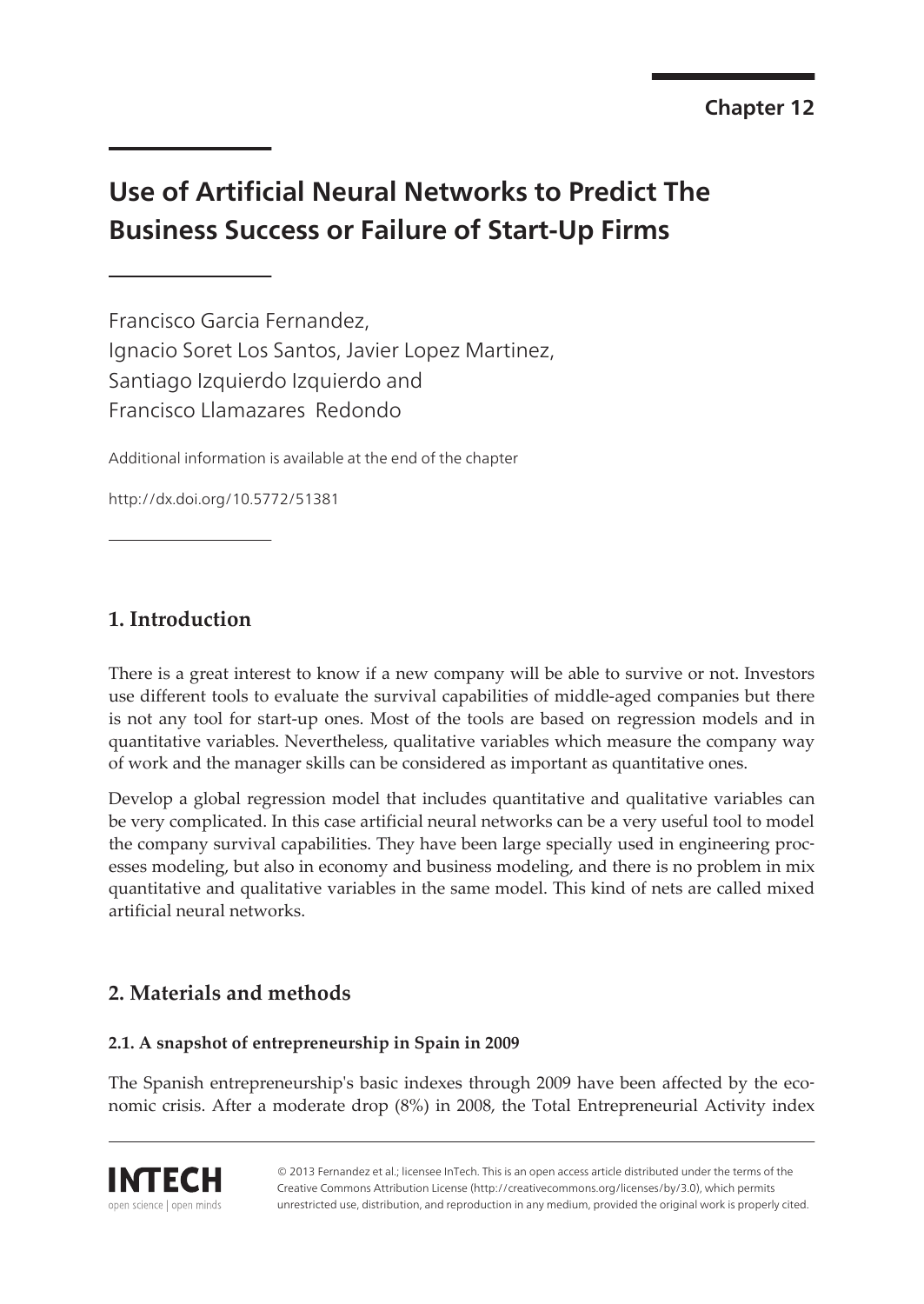(TEA) experienced a great drop (27.1%) in 2009, returning to 2004 levels ([[1](#page-10-0)]de la Vega Gar‐ cía, 2010) (Fig 1).



**Figure 1.** Executive Report. Global Entrepreneurship Monitor- Spain.

This rate implies that in our country there are 1,534,964 nascent businesses (between 0 and 3 months old). The owner-managers of a new business (more than 3 months but not more than 3.5 years) have also declined in 2009, returning to 2007 levels.

As in other comparable, innovation-driven, countries, the typical early stage entrepreneur in Spain is male (62.5% of all entrepreneurs), with a mean age of 36.6, and well educated (55.4% with a university degree). The female entrepreneurial initiatives have been declined in 2009 and the difference between female and male Total Entrepreneurial Activity index (TEA) rates is now bigger than in 2008. The gender difference in the TEA index has increased from two to almost three points. Now the female TEA index is 3.33% and the male TEA index is 6.29%.

Although most individuals are pulled into entrepreneurial activity because of opportunity recognition (80.1%), others are pushed into entrepreneurship because they have no other means of making a living, or because they fear becoming unemployed in the near future. These necessity entrepreneurs are 15.8% of the entrepreneurs in Spain.

In Spain, the distribution of early-stage entrepreneurial activity and established business owner/managers by industry sector is similar to that in other innovation-driven countries, where business services (i.e., tertiary activities that target other firms as main customers, such as finance, data analysis, insurance, real estate, etc.) prevail. In Spain, they accounted for 56.5% of early-stage activities and 46.1% of established businesses. Transforming businesses (man‐ ufacturing and construction), which are typical of efficiency-driven countries, were the second largest sector, accounted for 25.9% and 24.2% respectively. Consumer services (i.e., retail, restaurants, tourism) accounted for 12.8% and 17.3%, respectively. Extraction businesses (farming, forestry, fishing, mining), which are typical of factor-driven economies, accounted for 6.0% and 8.6%, respectively. The real estate activity in Spain was of great importance, and its decline explains the reduction in the business services sector in 2009.

The median amount invested by entrepreneurs in 2009 was around 30,000 Euros (less than the median amount of 50,000 Euros in 2008). Therefore the entrepreneurial initiative is less ambitious in general.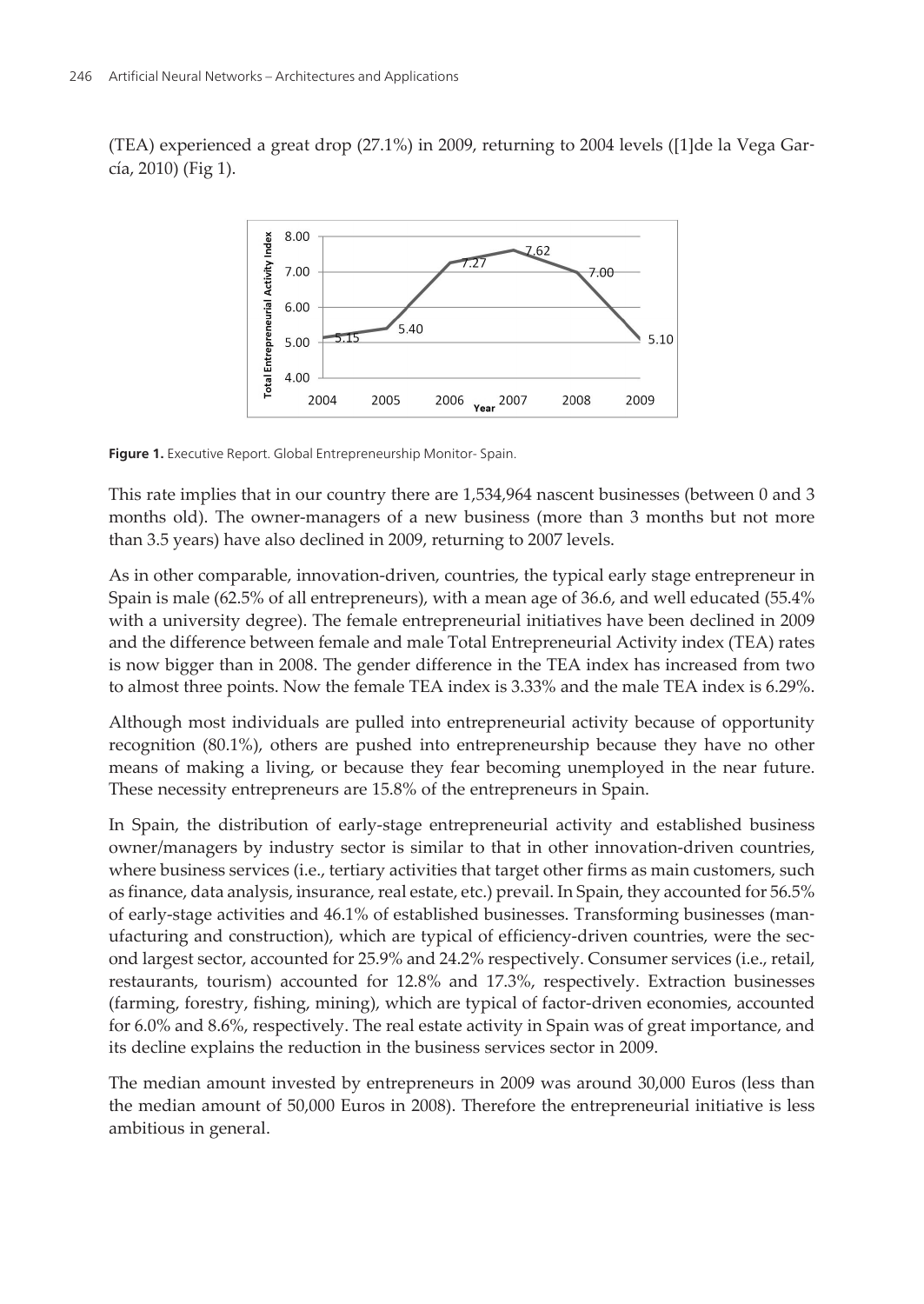The factors that mostly constrain entrepreneurial activity are: first, financial support (e.g., availability of debt and equity), which was cited as a constraining factor by 62% of respondents. Second, government policies supporting entrepreneurship, which was cited as a constraining factor by 40% of respondents. Third, social and cultural norms, which was cited as a constraining factor by 32% of respondents.

More than one fifth of the entrepreneurial activity (21.5%) was developed in a familiar model. Therefore, the entrepreneurial initiatives, often driven by family members, received financial support or management assistance from some family members. Nevertheless, the influence of some knowledge, technology or research result developed in the University was bigger than expected. People decided to start businesses because they used some knowledge, tech‐ nology or research result developed in the University (14.3% of the nascent businesses, and 10.3% of the owner-managers of a new business).

#### **2.2. Questionnaire**

It is clear that the company survival is greatly influenced by its financial capabilities, however, this numerical information is not always easy to obtain, and even when obtained, it is not always reliable.

| Variable                                        | <b>Type</b>  | Range   |
|-------------------------------------------------|--------------|---------|
| <b>Working Capital/Total Assets</b>             | Quantitative | $R+$    |
| Retained Earnings/Total Assets                  | Quantitative | $R+$    |
| Earnings Before Interest and Taxes/Total Assets | Quantitative | $R^+$   |
| Market Capitalization/Total Debts               | Quantitative | $R+$    |
| Sales/Total Assets                              | Quantitative | $R+$    |
| Manager academic level                          | Qualitative  | $1 - 4$ |
| Company technological resources                 | Qualitative  | $1 - 4$ |
| Quality policies                                | Qualitative  | $1 - 5$ |
| Trademark                                       | Qualitative  | $1 - 3$ |
| Employees education policy                      | Qualitative  | $1 - 2$ |
| Number of innovations areas                     | Qualitative  | $1 - 5$ |
| Marketing experience                            | Qualitative  | $1 - 3$ |
| Knowledge of the business area                  | Qualitative  | $1 - 3$ |
| Openness to experience                          | Qualitative  | $1 - 2$ |

#### **Table 1.** Variables

There are some other qualitative factors that have influence in the company success, such as its technological capabilities, quality policies or academic level of its employees and manager.

In this study we will use both numerical and qualitative data to model the company survival (Table 1).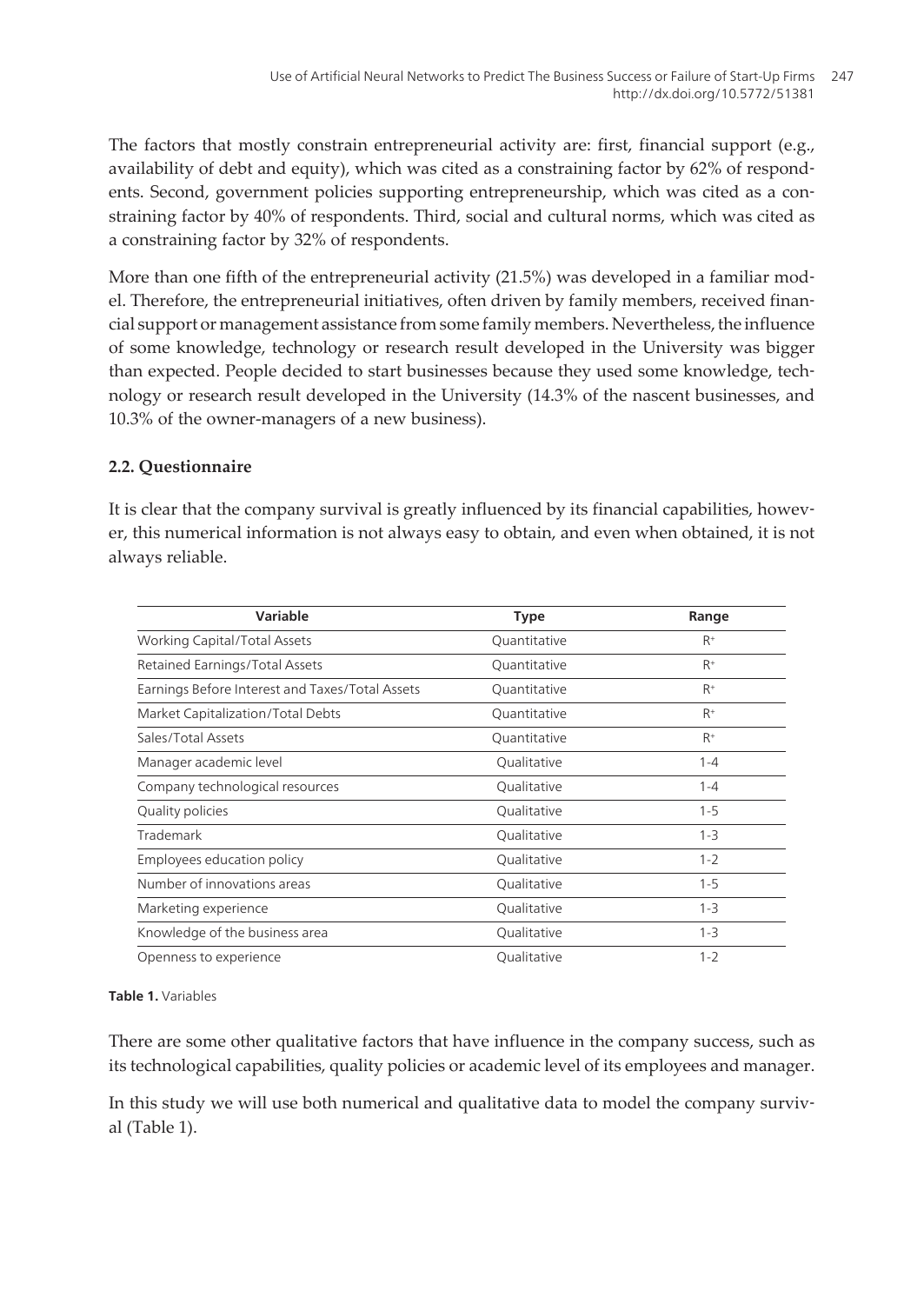#### *2.2.1. Financial data.*

The most used ratios to predict the company success are the Altman ratios ([\[2\]](#page-10-0)Lacher et al., 1995; [\[3\]](#page-10-0)Atiya, 2001):

• Working Capital/Total Assets. Working Capital is defined as the difference between cur‐ rent assets and current liabilities. Current assets include cash, inventories, receivables and marketable securities. Current liabilities include accounts payable, short-terms provision and accrued expenses.

• Retained Earnings/Total Assets. This ratio is specially important because bankruptcy is higher for start-ups and young companies.

• Earnings Before Interest and Taxes/Total Assets. Since a company's existence is dependent on the earning power of its assets, this ratio is appropriate in failure prediction.

• Market Capitalization/Total Debts. This ratio weighs up the dimension of a company's competitive market place value.

• Sales/Total Assets. This ratio measures the firm´s assets utilization.

#### *2.2.2. Qualitative data.*

The election on which qualitative data should be used is based on previous works as in ref‐ erences [[4-6\]](#page-10-0) Aragon Sánchez y Rubio Bañón (2002 y 2005) and Woods and Hampson (2005), where they establish several parameters to value the company positioning and its survival capabilities and the influence of manager personality in the company survival.

- **•** Manager academic level, ranged from 1 to 4.
- **•** PhD or Master (4).
- **•** University degree (3).
- **•** High school (2).
- **•** Basic studies (1).
- **•** Company technological resources, ranged from 1 to 4.
- **•** The company uses self-made software programs (4).
- **•** The company uses specific programs but it buys them (3).
- **•** The company uses the same software than competitor (2).
- **•** The company uses older software than competitors (1).
- **•** Quality policies, ranged from 1 to 5.
- **•** The company has quality policies based on ISO 9000 (5).
- **•** The company controls either, production and client satisfaction (4).
- **•** A production control is the only quality policy (2).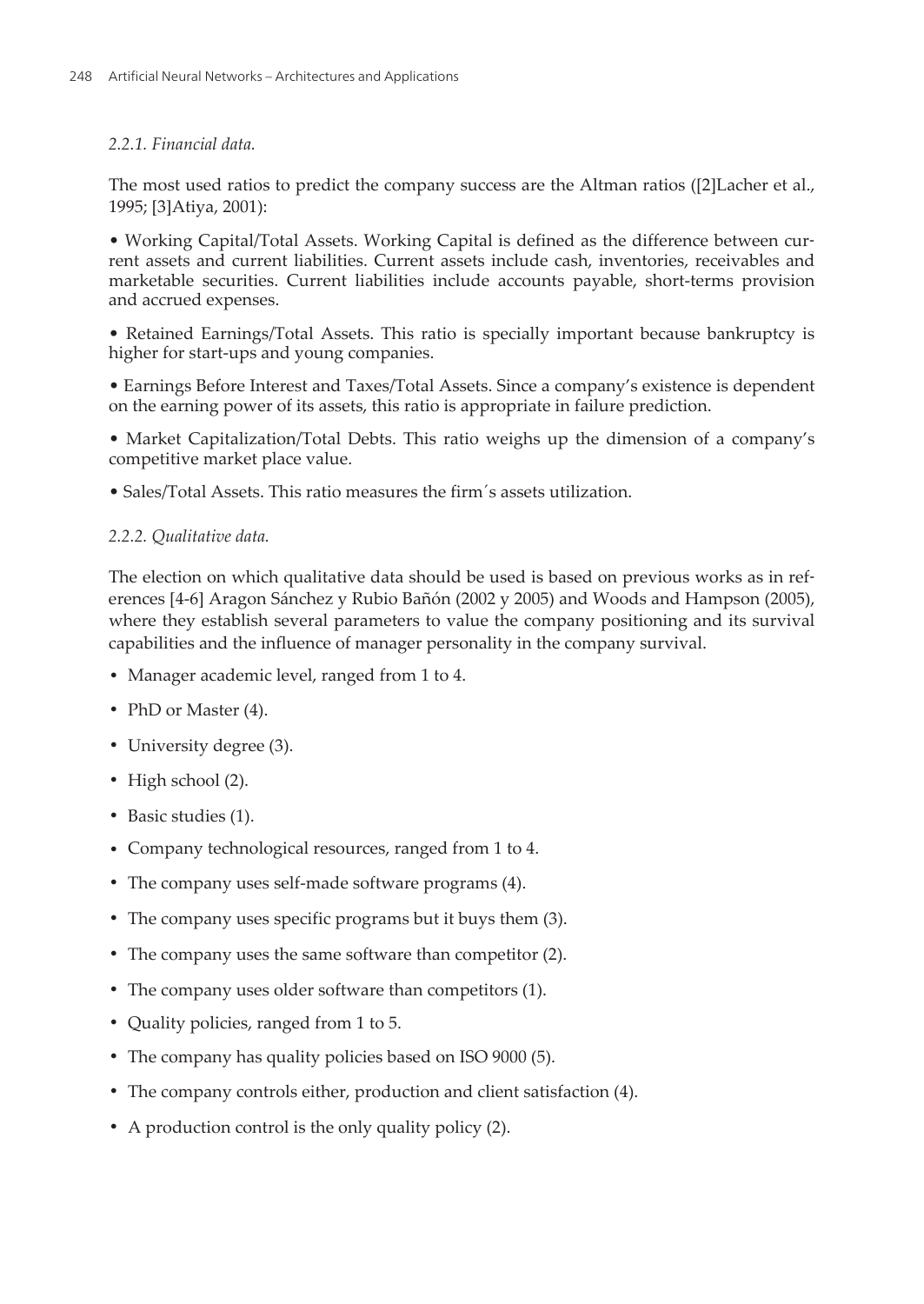- **•** Supplies control is the only quality control in the company (1).
- **•** o The company has not any quality policy.
- **•** Trademark, ranged from 1 to 3.
- **•** The company trademark is better known than competitors' (3).
- The company trademark is as known than competitors' (2)
- The company trademark is less known than competitors' (3).
- **•** Employees education policy, ranged from 1 to 2.
- **•** The company is involved in its employees education (2).
- **•** The company is not involved in its employees education (1).
- **•** Number of innovations areas in the company, ranged from 1 to 5.
- **•** Marketing experience, ranged from 1 to 3.
- **•** The company has a great marketing experience in the field of its products and in others (3).
- **•** The company has only marketing experience in his field of duty (2).
- **•** The company has no marketing experience (1).
- **•** Knowledge of the business area, ranged from 1 to 3.
- The manager knows perfectly the business area and has been working on several companies related whit it (3).
- **•** The manager knows lightly the business area (2).
- **•** The manager has no idea on the business area (1).
- **•** Openness to experience, ranged from 1 to 2.
- **•** The manager is a practical person who is not interested in abstract ideas, prefers works that is routine and has few artistic interest (2).
- **•** The manager spends time reflecting on things, has an active imagination and likes to think up new ways of doing things, but may lack pragmatism (1).

Researchers will conduct these surveys with managers from 125 companies. The surveys will be conducted by the same team of researchers to ensure the consistency of questions involving qualitative variables.

#### **2.3. Artificial neural networks**

Predictive models based on artificial neural networks have been widely used in different knowledge areas, including economy and bankruptcy prediction ([[2](#page-10-0), [7-9](#page-10-0)]Lacher et al, 1995;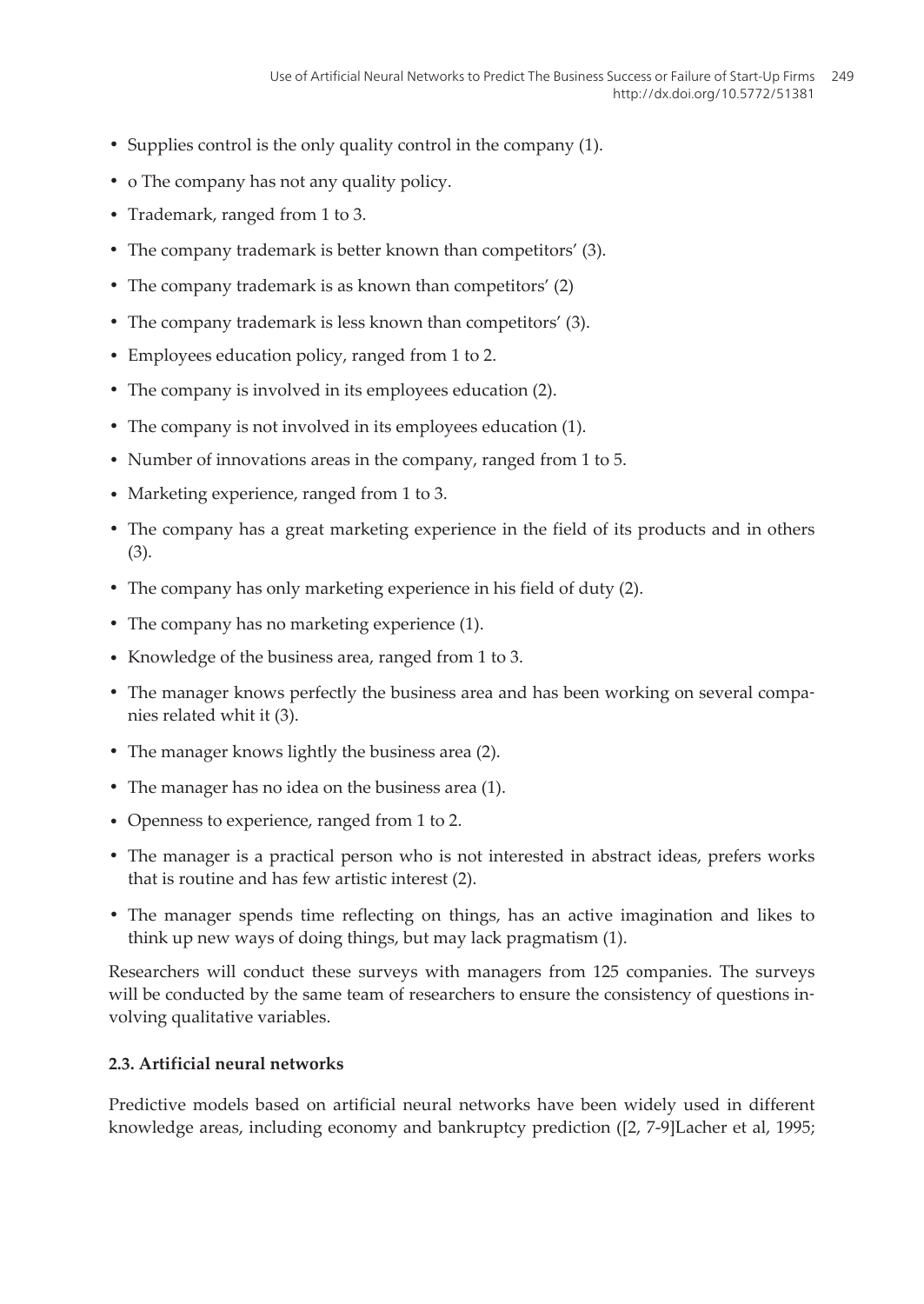Jo et al, 1997; Yang et al, 1999; Hsiao et al, 2009) and forecast markets evolution ([\[10](#page-10-0)]Jalil and Misas, 2007).

Artificial neural networks are mathematical structures based on biological brains, which are capable of extract knowledge from a set of examples ([\[11](#page-10-0)] Perez and Martin, 2003). They are made up of a series of interconnected elements called neurons (Fig. 2), and knowledge is set in the connections between neurons ([[12\]](#page-10-0) Priore et al, 2002).



**Figure 2.** An artificial neuron. u(.): net function, f(.): transfer function, w<sub>ij</sub>: connection weighs, B<sub>i</sub>: Bias.



**Figure 3.** Artificial neuron network architecture.

Those neurons are organized in a series of layers (Fig. 3). The input layer receives the values from the example variables, the inner layer performs the mathematical operations to obtain the proper response which is shown by the output layer.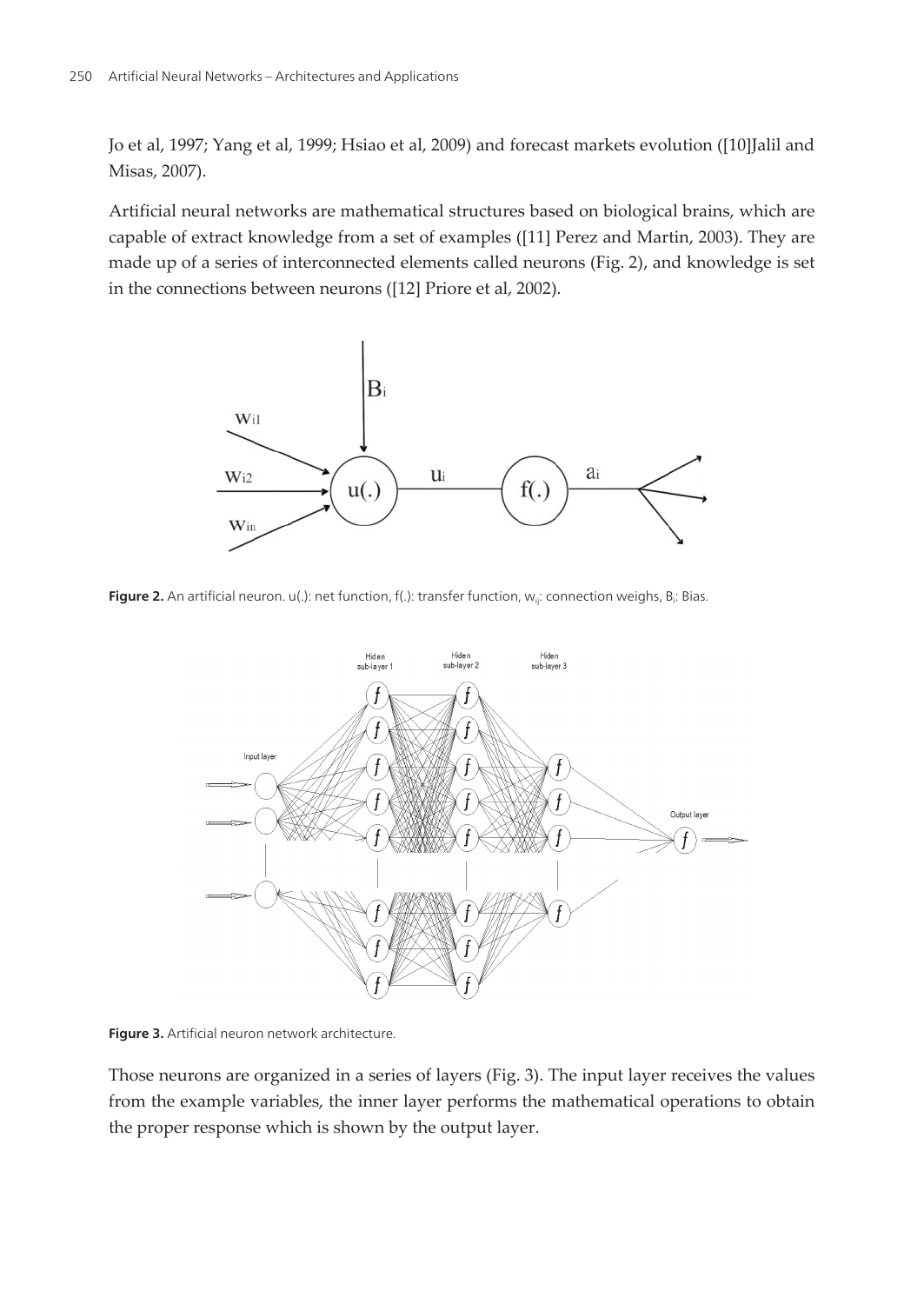There is not a clear method to know how many hidden layers on how many neurons an artificial neural network must have, so the only method to perform the best net is by trial and error ([\[13](#page-10-0)]Lin and Tseng, 2000). In this work a special software will be develop, in order to find the optimum number of neurons and hidden layers.

There are lots of different types of artificial neural network structures, depending on the problem to solve or to model. In this work perceptron structure has been chosen. Perceptron is one of the most used artificial neural network and its capability of universal function aproximator ([\[14](#page-10-0)]Hornik, 1989) makes it suitable for modeling too many different kinds of variable relationships, specially when it is more important to obtain a reliable solution than to know how are the relations between the variables.

The hyperbolic tangent sigmoid function (Fig. 4) has been chosen as transfer function. This function is a variation of the hyperbolic tangent ([\[15](#page-11-0)] Chen, 1995) but the first one is quicker and improves the network efficiency ([[16\]](#page-11-0) Demuth et al, 2002).



**Figure 4.** Tansig function. f(x): Neuron output, x: Neuron input.

As the transfer function output interval is (-1, 1) the input data were normalized before training the network by means of equation: (Ec.1) ([[16-18\]](#page-11-0)Krauss et al, 1997; Demuth et al, 2002, Peng et al, 2007).

$$
X' = \frac{X - X_{\min}}{X_{\max} - X_{\min}}
$$
\n<sup>(1)</sup>

X': Value after normalization of vector X.  $X_{min}$  and  $X_{max}$ : Maximum and minimum values of vector X.

The network training will be carried out by means of supervised learning ([\[11](#page-10-0), [19-21](#page-11-0)] Hagan et al., 1995; [[20\]](#page-11-0) Haykin, 1998; [\[11](#page-10-0)] Pérez & Martín, 2003; [[21\]](#page-11-0) Isasi & Galván, 2004). The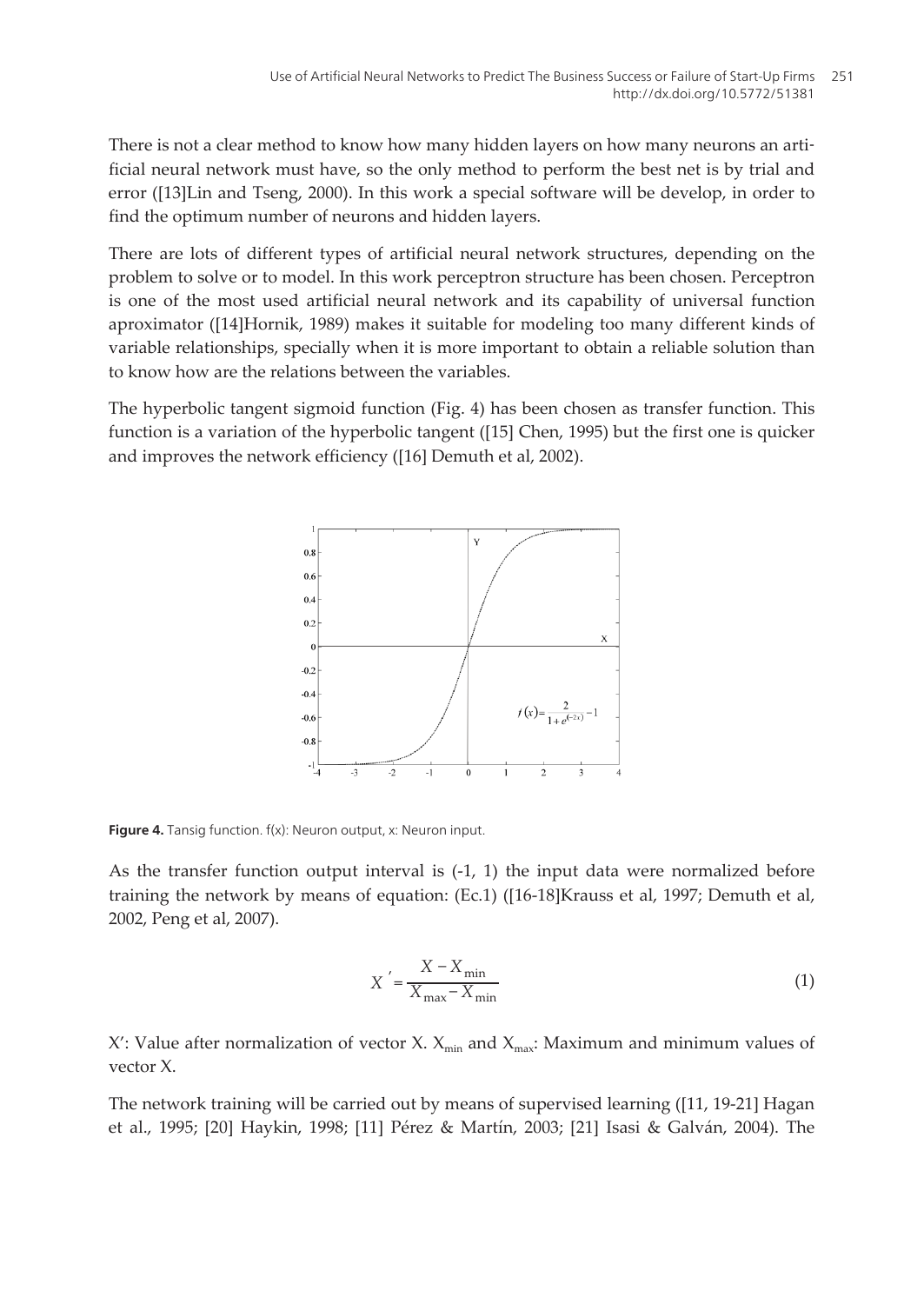whole data will be randomly divided into three groups with no repetition. The training set (60% of the data), test set (20% of the data) and validation set (20% of the data).

The resilient backpropagation training method will be used for training. This method is very adequate when sigmoid transfer functions are used ([\[16](#page-11-0)] Demuth et al, 2002).

To prevent overfitting, a very common problem during training, the training set error and the validation set error will be compared every 100 epochs. Training will be considered to be finished when training set error begins to decreases while validation set error increases.

As mentioned before, to find the optimum artificial neural network architecture an specific software will be develop. This software makes automatically different artificial neural network structures with different number of neurons and hidden layers. Finally the software will compare the results between all the nets developed and will choose the best one. (Fig. 5, 6)

> Initilize data Preprocessing data // Sublaver loops for  $h=1$  to 15 for  $i=1$  to h Create neural network (net) // Training loop for  $k=1$  to 500 Train(net) Simulate(net) Avoid overfitting end for //k end for  $\frac{1}{i}$ end for //h  $II$  Final Get best net Display results

> > . . .

**Figure 5.** Program pseudocode.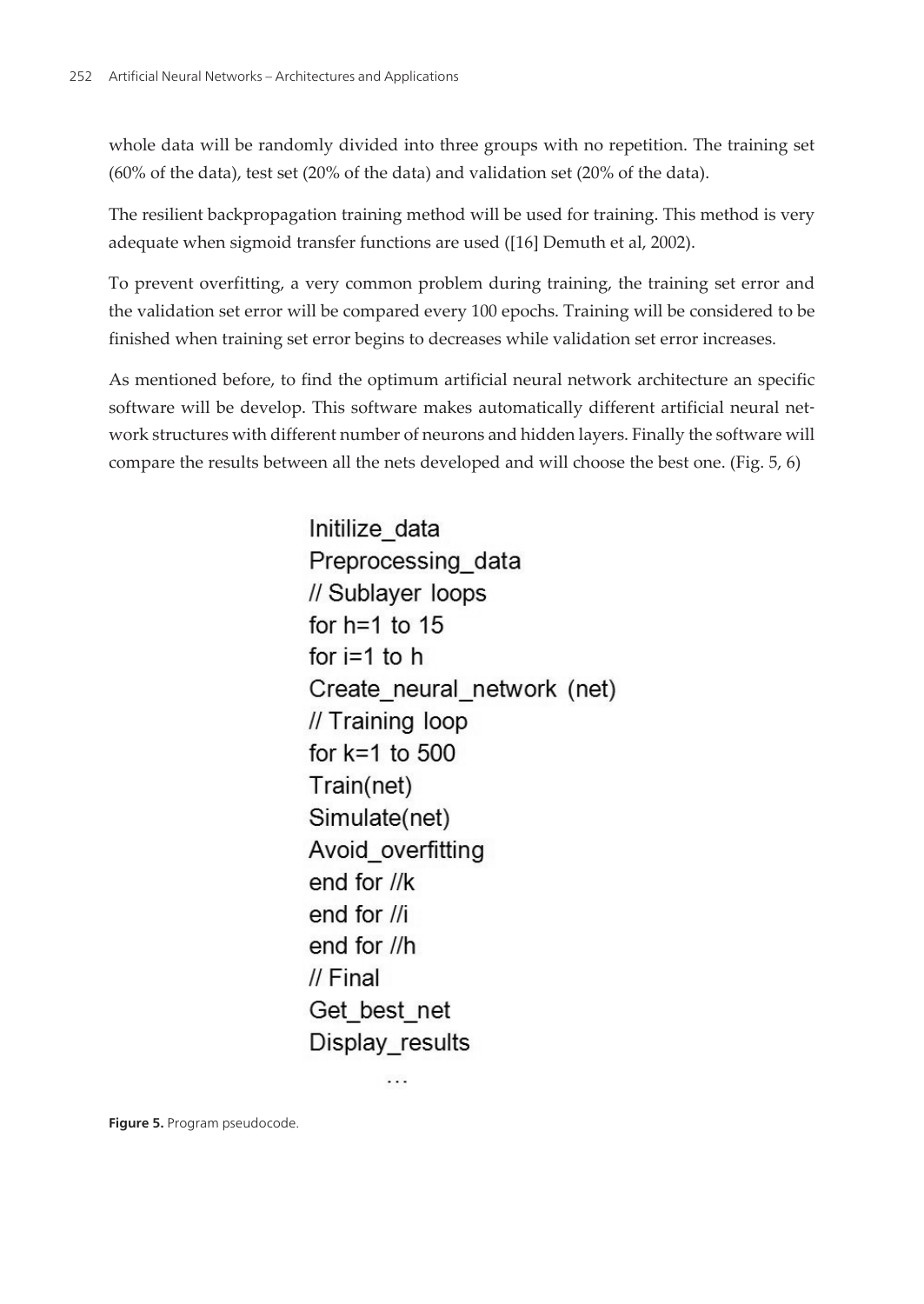

**Figure 6.** Neural network design flow chart.

The Matlab Artificial Neural Network Toolbox V.4. will be used for develop the artificial neural network.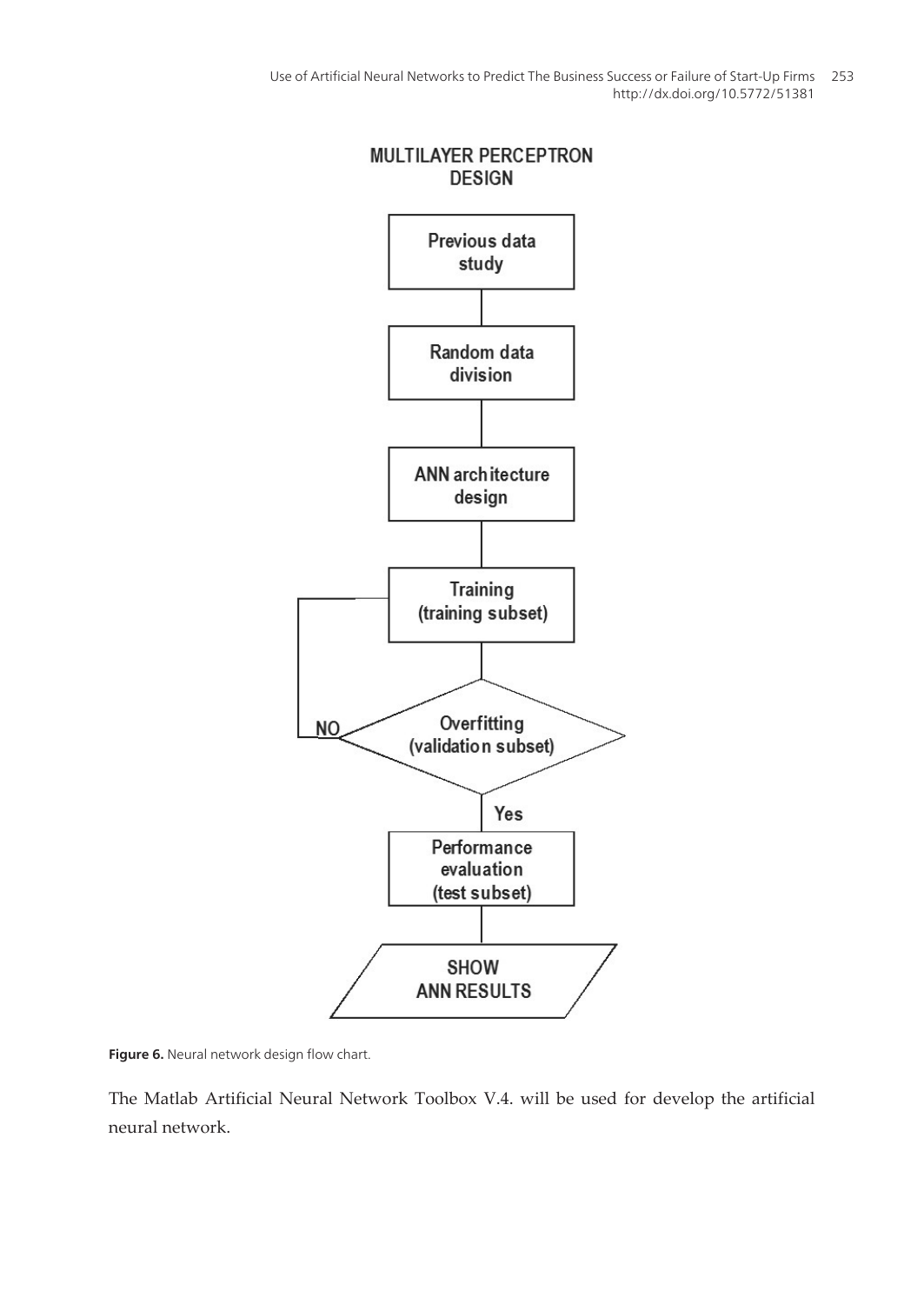## **3. Results and conclusions**

This work is the initial steps of an ambitious project that pretend to evaluate the survival of start-up companies. Actually the work is on his third stage which is the data analysis by means of artificial neural network modeling method.

Once finished it is expected to have a very useful tool to predict the business success or fail‐ ure of start-up firms.



**Figure 7.** Most expected neural network architecture.

## **Acknowledgements**

This study is part of the 07/10 ESIC Project "Redes neuronales y su aplicación al diagnóstico empresarial. Factores críticos de éxito de emprendimiento" supported by ESIC Business and Marketing School (Spain).

## **Author details**

Francisco Garcia Fernandez<sup>1\*</sup>, Ignacio Soret Los Santos<sup>2</sup>, Javier Lopez Martinez<sup>3</sup>, Santiago Izquierdo Izquierdo $^4$  and Francisco Llamazares  $\rm\,Redondo^2$ 

- \*Address all correspondence to: francisco.garcia@upm.es
- 1 Universidad Politecnica de Madrid, Spain
- 2 ESIC Business & Marketing School, Spain
- 3 Universidad San Pablo CEU, Spain
- 4 MTP Metodos y Tecnologia, Spain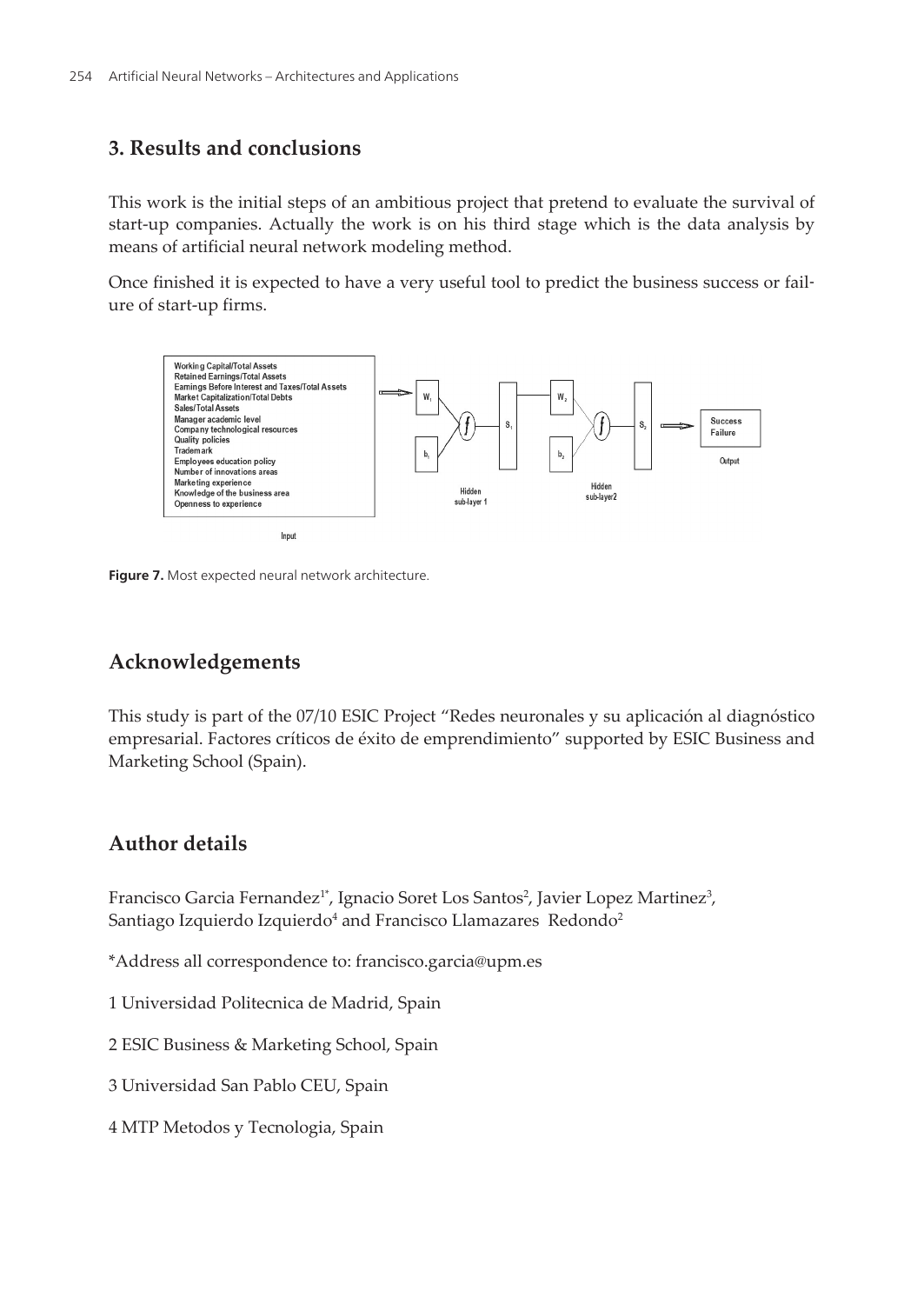## <span id="page-10-0"></span>**References**

- [1] la Vega, e., & Garcia, Pastor. J. (2010). GEM Informe Ejecutivo 2009 España. Madrid: Instituto de Empresa Madrid Emprende. 2009. Paper presented at Memoria de Vi‐ veros de Empresa de la Comunidad de Madrid., Madrid: Madrid Emprende.
- [2] Lacher, R. C., Coats, P. K., Sharma, S. C., & Fant, L. F. (1995). A neural network for classifying the financial health of a firm. *European Journal of Operational Research*, 85, 53-65.
- [3] Atiya, A. F. (2001). Bankruptcy prediction for credit risk using neural networks: A survey and new results. *IEEE Transactions on Neural Networks*, 12, 929-935.
- [4] Rubio, Bañón. A., & Aragón, Sánchez. A. (2002). Factores explicativos del éxito com‐ petitivo.Un estudio empírico en la pyme. *Cuadernos de Gestión*, 2(1), 49-63.
- [5] Aragón, Sánchez. A., & Rubio, Bañón. A. (2005). Factores explicativos del éxito com‐ petitivo: el caso de las PYMES del estado de Veracruz. *Contaduría y Administración*, 216, 35-69.
- [6] Woods, S. A., & Hampson, S. E. (2005). Measuring the Big Five with single items us‐ ing a bipolar response scale. *European Journal of Personality*, 19, 373-390.
- [7] Jo, H., Han, I., & Lee, H. (1997). Bankruptcy prediction using case-based reasoning, neural Networks and discriminant analysis. *Expert Systems With Applications*, 13(2), 97-108.
- [8] Yang, Z. R., Platt, M. B., & Platt, H. D. (1999). Probabilistic neural networks in bank‐ ruptcy prediction. *Journal of Business Research*, 44, 67-74.
- [9] Hsiao, S. H., & Whang, T. J. (2009). A study of financial insolvency prediction model for life insurers. *Expert Systems With Applications*, 36, 6100-6107.
- [10] Jalil, M. A., & Misas, M. (2007). Evaluación de pronósticos del tipo de cambio uti‐ lizando redes neuronales y funciones de pérdida asimétricas. *Revista Colombiana de Estadística*, 30, 143-161.
- [11] Pérez, M. L., & Martín, Q. (2003). Aplicaciones de las redes neuronales a la estadística. *Cuadernos de Estadística. La Muralla S.A. Madrid*.
- [12] Priore, P., De La Fuente, D., Pino, R., & Puente, J. (2002). Utilización de las redes neuronales en la toma de decisiones. Aplicación a un problema de secuenciación. *Anales de Mecánica y Electricidad*, 79(6), 28-34.
- [13] Lin, T. Y., & Tseng, C. H. (2000). Optimum design for artificial networks: an example in a bicycle derailleur system. *Engineering Applications of Artificial Intelligence*, 13, 3-14.
- [14] Hornik, K. (1989). Multilayer Feedforward Networks are Universal Approximators. *Neural Networks*, 2, 359-366.